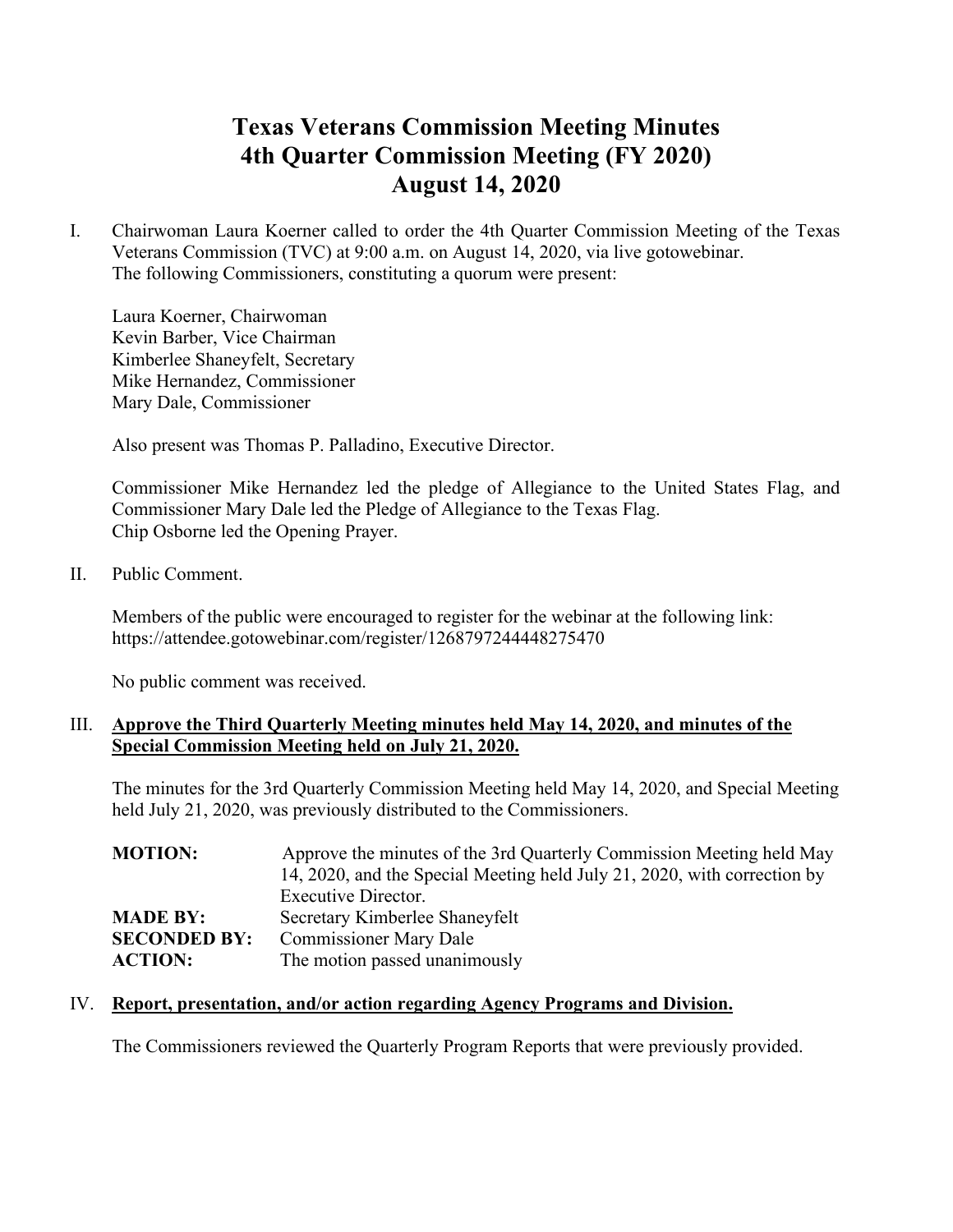A. **Charles Catoe, Program Operations Director**, briefed the Commission on the following: Texas Veterans Network, an initiative to provide a statewide referral network for veteran services. It is funded by a 3-year grant from the Texas Workforce Commission, covered by two programs, Combined Arms out of Houston and the Alamo Area Council of Governments out of San Antonio. This is a network of organizations working together to bring much needed services to veterans and their families.

Agency Remote Services: Using the graph provided, what you see here is the is the customer interactions bi-weekly since we started going virtual on March 23rd. You can see the first week was quite a transition week, what we discovered early on is that we had two large hurdles, 1. Equipment: getting equipment to staff by working with Finance and IT to get computers to all employees and 2. Being available and visible to our customers; We setup a popup on our TVC website where this is the first thing customers see when on our website, and they fill out and request services. The claims department started using software called Microsoft Bookings, a self-service appointment scheduler that works in conjunction with Outlook to track claims and healthcare appointments.

## B. Chip Osborne, **Resource Management Director**, briefed the Commission on the following:

Reconstitution Plan, on June 30, 2020, our Executive Director gave the final approval for the TVC Reconstitution Plan, which allows personnel to resume returning to the workplace. TVC staff is located across the state, sharing workspaces with other agencies, VA, TWC, County Offices, Colleges, Military Bases. We must abide by those agencies' plans to return to work. Our plan provides a 3-phase approach; in each phase, identified personnel will return to work following the agency's guidance, CDC, and State Department of Health guidance.

Performance Measures, 3rd quarter current performance measures results for the agency where provided; of the 17 performance measures that we look at, 10 of those measures either met or exceeded the performance standards, seven performance measures that were not hitting the benchmark, LBB allows us a 5% variance. We will present the full performance measures at the 4th Quarter Commission meeting.

C. **Shawn Deabay, Deputy Executive Director**, briefed the Commission on the following:

**Sunset Update** – Starting with SB601 Sunset Deliverables, which was laid out in the bill of what we needed to accomplish after the Sunset Review. We are currently green across the board for all the required elements. Management Compliance Review – Those are management recommendations that sunset wanted us to accomplish. As you can see, we are green across the board, which doesn't mean we can't improve. We will continue to monitor. Other deliverables – are bills that affect TVC. Currently, there are four bills in yellow. The Texas Coordinating Council for Veterans Services (TCCVS) report is due October 1st; a meeting is scheduled to review the draft report, and the final report is due in September. We are on target for timely completion. The Women Veteran Report is due November 1st. Dr. Krystle Matthews is on pace to complete the report by coordinating with many state agencies for data and statistics. The Veterans County Service Officer Task Force will not be meeting until December 2020; a report will be submitted, stating "no meeting was held." The annual Veteran Treatment Court report is not due until December 2020.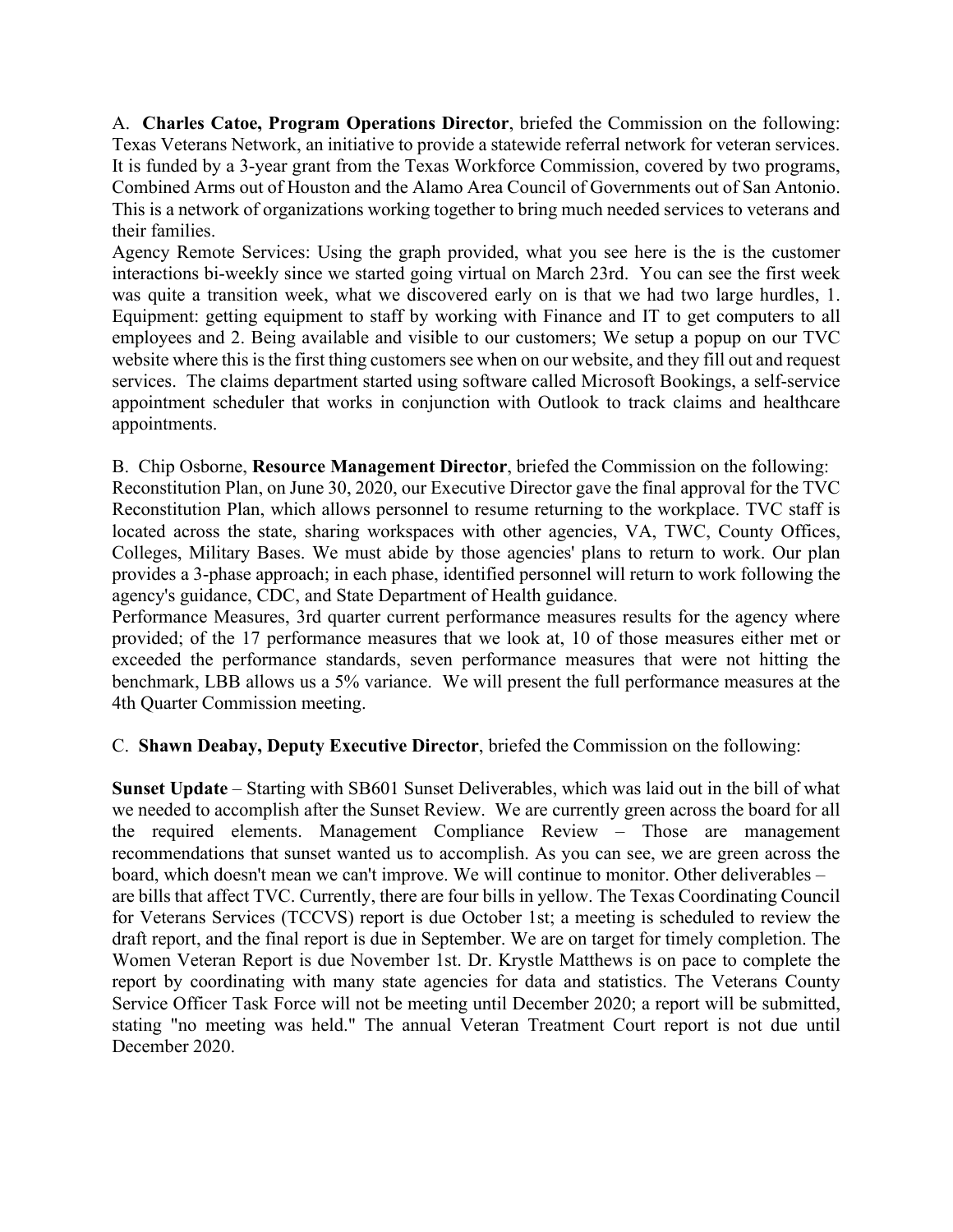**Advisory Committee Update**: We have a new Committee coming onboard, the Veterans Advisory Committee; currently, we have 92 applications, with the application period closing at the end of August. On September 1st, we have 45 days to review the applications and make recommendations for the next Commission meeting. The previous members of the dissolved Advisory Committees were allowed to apply to be members of the new Committee.

**Dr. Krystle Matthews, Women Veterans Program Manager**, provided an update on the Women Veterans Day events held on June 12, 2020. A Texas Women Veterans registry was launched to honor and recognize Texas Women Veterans, and 100 women veterans submitted their story for display. The second event was a Texas Women Veteran slideshow tribute with 173 veterans participating by sending pictures in uniform and a current photo; we were honored to have Chairwoman Laura Koerner and Commissioner Kimberlee Shaneyfelt participate. We had a special tribute to Mary Ann Centeno, who passed on Memorial Day this year; she had participated in our "I Am Not Invisible" Campaign.

## V. **Quarterly Reports from Veterans County Service Officer Advisory Committee.**

**Ted Oats, Chairman VCSO Advisory Committee**, provided a summary of activities conducted by the Veterans County Service Officer Advisory Committee since their last report to the Commission.

#### VI. **Report, Presentation, and/or action regarding Request to Exceed FTE Authorization.**

**Shawn Deabay, Deputy Executive Director**, presented the Commissioners a summary of the following: Section 6.10 of Article IX of the General Appropriations Act (GAA) restricts state agencies from using appropriated funds to pay for salaries and benefits for full-time equivalent employees (FTEs) in excess of the limit outlined in the General Appropriations Act. A state agency may only exceed this limitation by submitting a report to the Governor and the Legislative Budget. Pursuant to the GAA, the Texas Veterans Commission's FTE authorization for Fiscal Years 2020 and 2021 is 396.5 FTEs.

On August 13, 2020, the Texas Veterans Commission (TVC) approved a request to exceed fulltime equivalent employees (FTEs) authorization of 396.5 to 418.5 for the 2020-2021 biennium. TVC anticipates its fourth quarterly FTE report will reflect 400.5, exceeding the agency authorized FTEs by 4. Overall, the agency will hire and assign 22 additional FTEs to TVC's Veterans Employment Services Department. The Department of Labor-Veterans Employment and Training Services (DOL-VETS) will use available federal grant funds to cover the costs associated with the additional positions. These federal funds are restricted and can only be used to support the Veterans Employment Services program. These additional FTEs will have no impact on state general revenue funds.

| <b>MOTION:</b>      | Approve the Request to Exceed FTE Authorization. |
|---------------------|--------------------------------------------------|
| <b>MADE BY:</b>     | <b>Commissioner Mike Hernandez</b>               |
| <b>SECONDED BY:</b> | <b>Commissioner Mary Dale</b>                    |
| <b>ACTION:</b>      | The motion passed unanimously                    |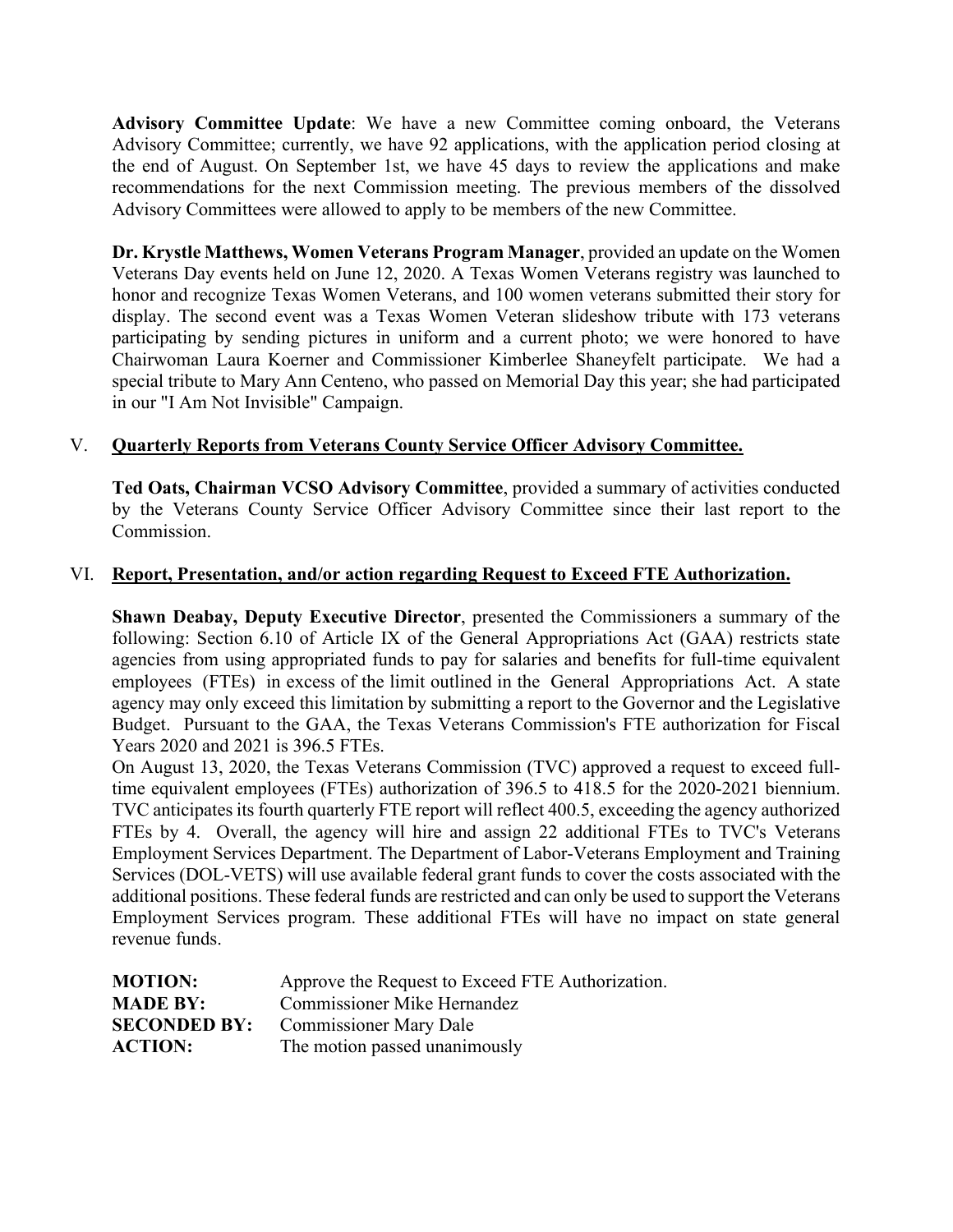# VII. **Report, Presentation, and/or action regarding Legislative Appropriation Request for Fiscal Years 2022-2023.**

Chip Osborne, Division Director of Resource Management, presented the commissioners a letter from the Governor, stating, "all state entities will be required to submit a LAR with a base funding amount equal to the adjusted 2020-2021 base." This means TVC will submit a base budget for 2022-2023 that equals our current budget 2020-2021, including the 5% budget reduction mandated this biennium. The letter requires each state agency to explain how any further reductions in the specific appropriated programs would impair the agency from fulfilling its core mission. All our programs have some General Revenue (GR) funding, and further reductions in them would reduce agency personnel and services to veterans. The third main part of the LAR is agency requests for consideration of exceptional items (EI), which are desired services in addition to the baseline request. We will have recommended exceptional items in the LAR for consideration.

# VIII. **Report, Presentation, and/or action regarding the Fiscal Year 2021 Annual Internal Audit Plan.**

Darlene Brown, Director McConnell & Jones LLP, provided a summary of the Internal Audit Plan. McConnell and Jones will conduct two audits, perform a risk assessment, conduct prior audit finding follow-up activities, prepare the FY 2022 Annual Internal Audit Plan and prepare the FY 2021 Internal Audit Annual Report in accordance with the Texas Internal Auditing Act. These activities are estimated to require 355 hours. We will communicate any significant changes in the audit plan to TVC executive management and present these changes to the TVC's Commissioners for review and approval. Notification of significant changes to the internal audit plan approved by the Commissioners will be submitted to the State Auditor's Office.

| <b>MOTION:</b>      | Approve the Fiscal Year 2021 Annual Internal Audit Plan |
|---------------------|---------------------------------------------------------|
| <b>MADE BY:</b>     | Secretary Kimberlee Shaneyfelt                          |
| <b>SECONDED BY:</b> | Vice-Chair Kevin Barber                                 |
| <b>ACTION:</b>      | The motion passed unanimously                           |

## IX. **Report, Presentation, and/or action regarding Appropriation Year 2020 Third Quarter Operating Statement.**

**Michelle Nall, Chief Financial Officer**, provided an Agency Summary regarding Appropriation Year 2020, 3rd Quarter Operating Statement, and a summary of the programs' financial activities since its last report to the Commission.

# X. **Report, presentation, and/or action on Fiscal Year 2020-2021 Operating Budget.**

**Michelle Nall, Chief Financial Officer**, provided the Fiscal Year 2021 Operating Budget report; the brief included an Expense Summary and Method of Financing Summary. Michelle outlined what was appropriated from the legislature to the Texas Veterans Commission. She provided a snapshot from the General Appropriations Act and discussed the method of financing for each program to the commissioners.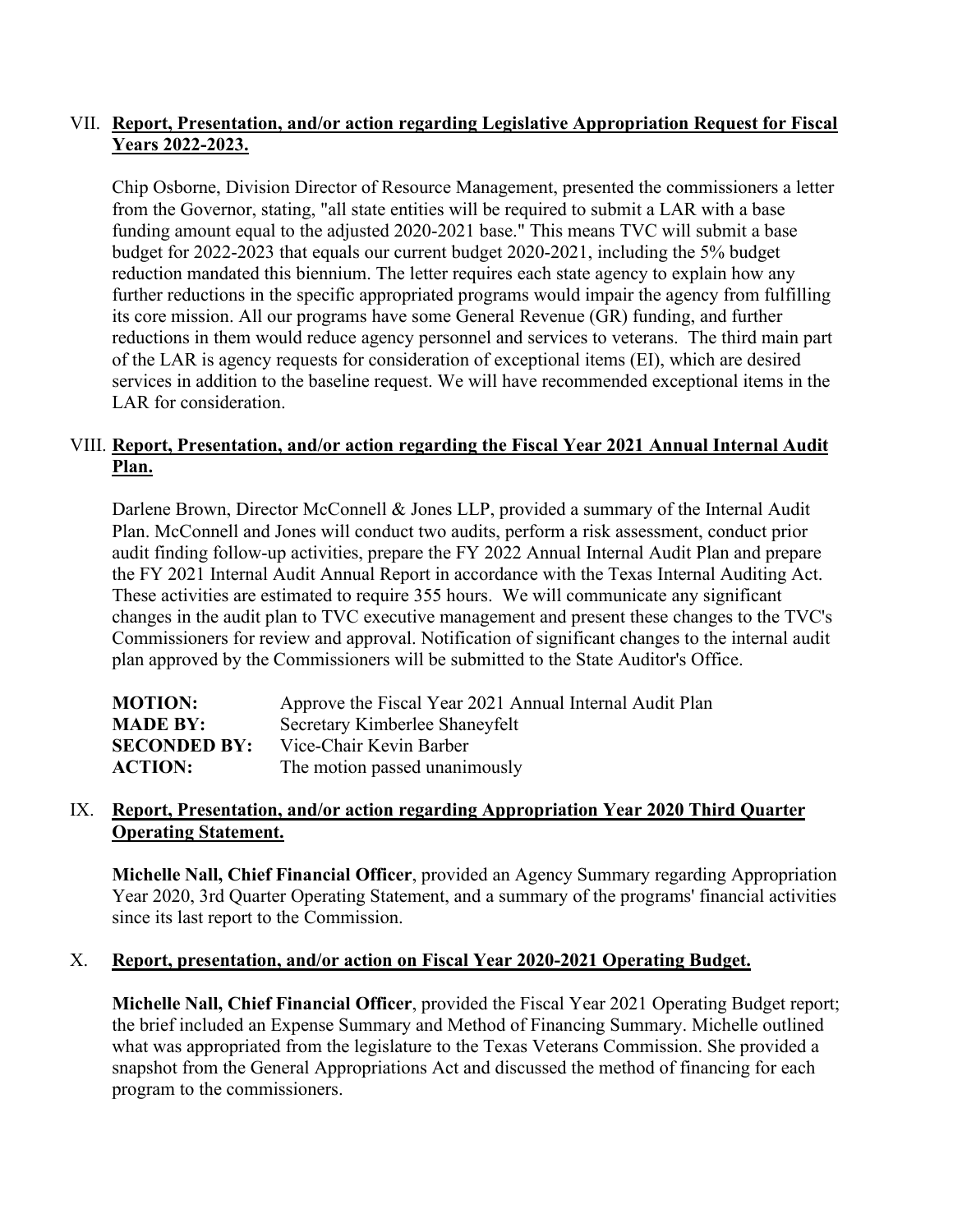| <b>MOTION:</b><br><b>MADE BY:</b><br><b>SECONDED BY:</b><br><b>ACTION:</b> | <b>Commissioner Mike Hernandez</b><br>Vice-Chair Kevin Barber<br>The motion passed unanimously                                                          | Approve the Fiscal Year $2020 - 2021$ Operating Budget |
|----------------------------------------------------------------------------|---------------------------------------------------------------------------------------------------------------------------------------------------------|--------------------------------------------------------|
| <b>MOTION:</b><br><b>MADE BY:</b><br><b>SECONDED BY:</b><br><b>ACTION:</b> | To take a 10 - minute recess<br><b>Commissioner Mary Dale</b><br>Secretary Kimberlee Shaneyfelt<br>The motion passed unanimously<br><b>Start: 10:35</b> | <b>Return 11:45</b>                                    |

#### XI. **Report, Presentation, and/or action regarding the 2020 Employee Engagement Survey Results.**

Tina Marberry, Director of Human Resources, reported on the 2020 Employee Engagement Survey Results. The Employee Engagement survey assists leadership and forms organizational development and provides insight for strategic planning; the survey provided information about employees' perception of TVC's effectiveness and satisfaction with TVC and its leadership. The survey framework consists of 12 construct measures in the areas of Workgroup, Strategic, Supervision, Workplace, Community, Information Systems, Communication, Pay, Benefits, Employee Development, Job Satisfaction, and Employee Engagement. Additionally, the organization had an opportunity to add 22 questions that allowed the organization to pinpoint some areas identified by management as potential points of concern. We will be conducting focus groups and analyzing the findings to implement selected courses of action between January 2021 and February 2022.

## XII. **Report, Presentation, and/or action regarding 2020 Veteran Needs Assessment Study – Preliminary Report of Survey Data.**

Jim Bracken, Director of Funds for Veteran Assistance, provided an update on the Veteran Needs Assessment Study. The Texas Veterans Commission (TVC) contracted with the Public Policy Research Institute at Texas A&M in July 2019 to conduct a needs assessment study identifying the pressing needs of Texas veterans and their families through a social scientific approach. Key components of the study that have been conducted since the end of June 2020 are the following:

- A Texas Veterans Needs Assessment Survey conducted via two methodologies and samples in December 2019-January 2020 and June 2020 with a total dataset of 15,664 responses - A Texas Veterans Organizational Needs Survey conducted in December 2019-January 2020 - An asset mapping of veteran resource inventories in Texas conducted in April-June 2020

The preliminary report, dated July 17, 2020, brings together the highlights from the above components. Section A of this report presents the findings from all 15,644 responses collected by the Texas Veterans Needs Assessment survey until June 28, 2020. Section B of this report contains an analysis of the organizational survey conducted on the Qualtrics web survey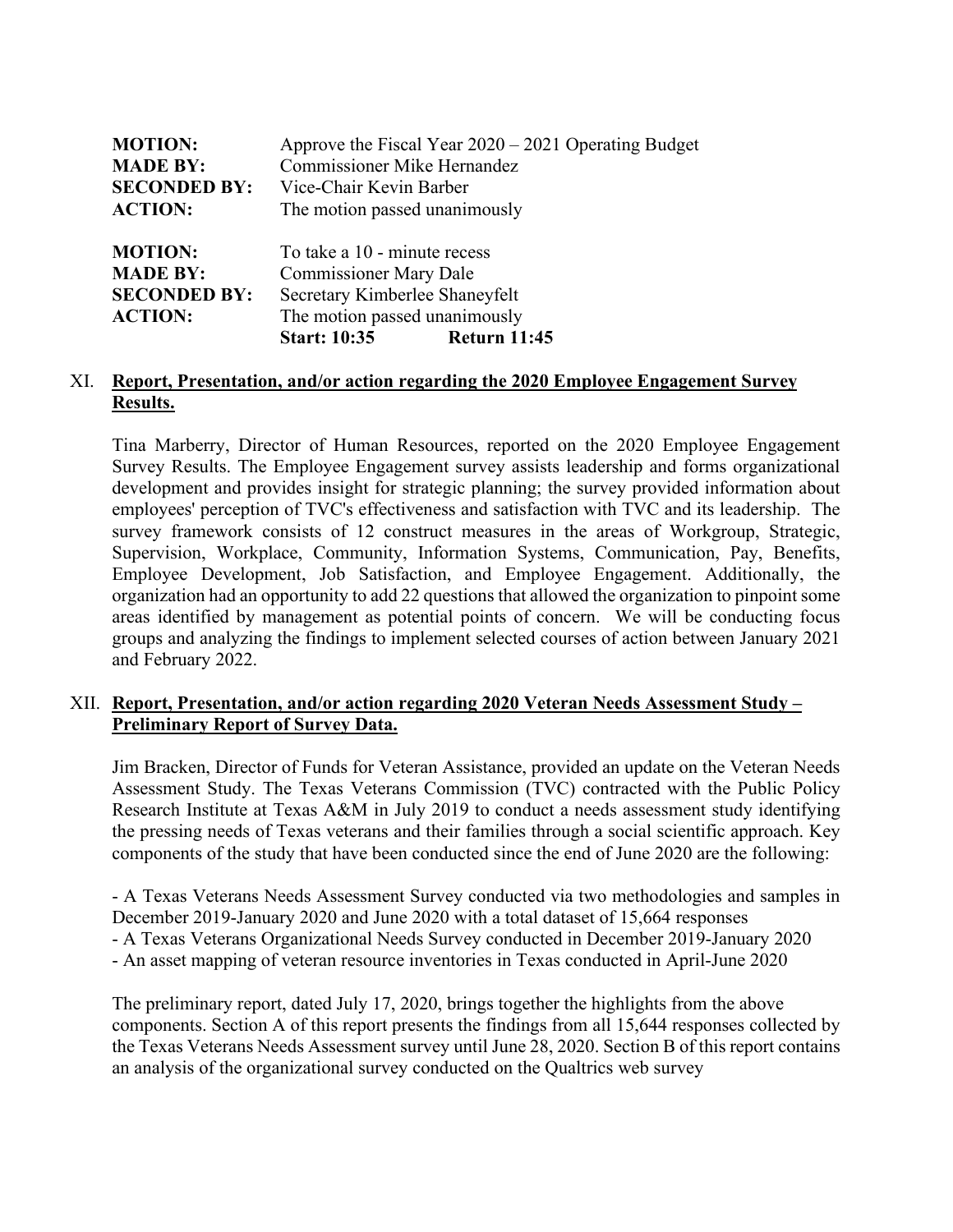platform from December 11, 2019, to January 31, 2020. Section C of this report graphically details the inventory of currently available resources for veterans in the various regions of Texas by using asset mapping as a critical method for vetting existing capacities and capabilities to address the needs of the veterans in the different Texas communities. The final report will be published in February 2021.

# XIII. **Report, Presentation, and/or action regarding Commission Approval of Fund for Veterans Assistance 2020-2021 Request for Application (RFA).**

Jim Bracken, Director of Funds for Veteran Assistance, provided a summary of the Request for Applications 2020-2021. Provide Commissioners the draft RFA with language and wording to implement policy changes approved by Commission on July 21, 2020. This language helps applicants develop and submit better applications while helping FVA staff with monitoring and compliance activities during the grant year. The RFAs are submitted for Commission review and approval.

| <b>MOTION:</b>      | Fund for Veterans Assistance 2020-2021 Request for Application (RFA) |
|---------------------|----------------------------------------------------------------------|
| <b>MADE BY:</b>     | Chairwoman Laura Koerner                                             |
| <b>SECONDED BY:</b> | Secretary Kimberlee Shaneyfelt                                       |
| <b>ACTION:</b>      | The motion passed, 4 yay, 1 nay Commissioner Dale                    |
|                     |                                                                      |

#### XIV. **Report, Presentation, and/or action regarding the acceptance of gifts.**

Chip Osborne, Division Director of Resource Management, provided a summary of gifts presented to the Texas Veterans Commission during the third quarter. We received three check donations totaling \$5050.00 with a recommendation to go to Fund for Veterans Assistance to support veterans.

| <b>MOTION:</b>      | Approve Acceptance of Gifts    |
|---------------------|--------------------------------|
| <b>MADE BY:</b>     | Secretary Kimberlee Shaneyfelt |
| <b>SECONDED BY:</b> | <b>Commissioner Mary Dale</b>  |
| <b>ACTION:</b>      | The motion passed unanimously  |

# XV. **Executive Director report.**

Thomas Palladino, Executive Director, provided a report on the agency's priorities and activities over the last quarter, meetings and events he has attended to include relationships with other State and Federal veteran agencies.

#### XVI. **Executive Session.**

None.

XVII. **Discussion and take possible action on the items considered in Executive Session.** There were no items to take action on.

# XVIII.**Discussion to set date, time, and location of next Commission Meeting**